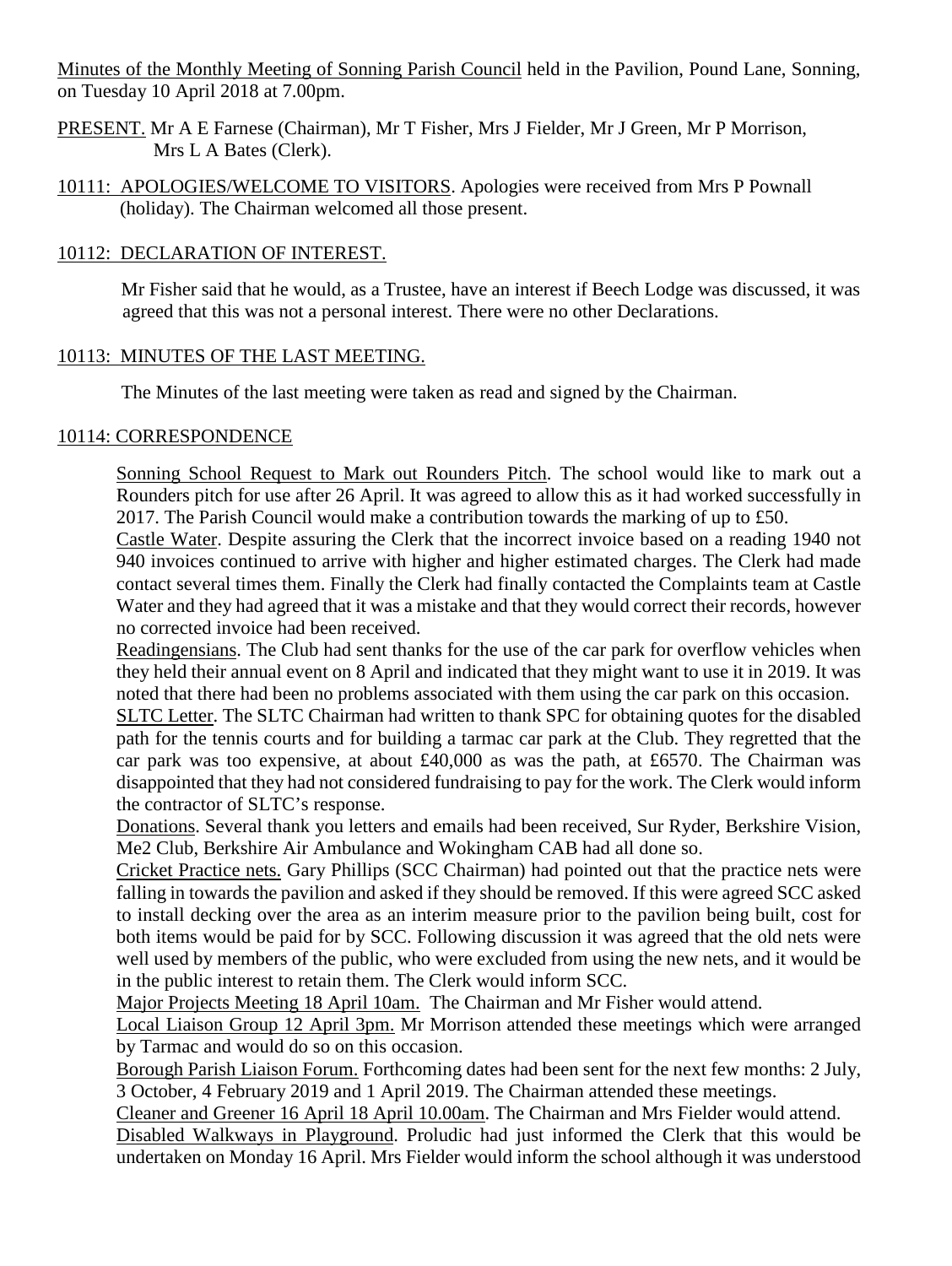## 10114: CORRESPONDENCE (Cont'd)

that the school would be closed. The Clerk would ask Proludic to close the gates and put signs up while working on site.

## 10115: PLANNING.

Report. The Chairman was dealing with an application for 16 Sonning Meadows. Mr Fisher said that Mr Peters had expressed some concerns. The Chairman would speak to Mr Peters when he made a sit visit.

**The following applications were on going**)**:** Hope Cottage 11 Pound Lane (171651): The Great House (172697): Pool Court (180445): Pool Court (180445): The Bull Inn (180264): The Bull Inn (180267): The Bull Inn (180266): The Bull Inn (180266): St Andrews Office Thames Street (180442): August Field (180623).

**The following applications had been approved**: The Bull Inn (180265): (180266): August Field (180396) Hillside Pearson Road (180400): 67 Pound Lane (180138): Pilgrims, Thames Street (180263): Reading Blue Coat School (180129: Lawn Cottage Mustard Lane (173689).

**The following applications had been refused**. No applications had been refused.

**The following applications had been withdrawn**. No applications.

**The following new applications had been received.** 22 Pound Lane (180090). Application for a Certificate of Lawfulness for the proposed conversion of existing thatched roof to tile roof. August Field (180623). Full application for the erection of a pair of semi-detached dwellings with associated access and parking (retrospective). 12a South Drive (180705). Application for removal of a condition 12 of planning consent 172579 for the proposed erection of 4no bedroom detached dwelling following demolition and removal of existing dwelling. Condition 12 relates with the restriction E and F of permitted development rights. 12a South Drive (180707). Application for variation of a condition 2 following grant of planning permission (172579) to allow amendments to footprint of the dwelling. The Atrium (180770). Application for the submission of details to comply with the following condition of planning consent (173537) 08/02/2018. 3. Bat Roost Mitigation 4. Archaeological Investigations 5. External Materials 6. Details of Boundary walls and fences 7. Landscaping Details 13. Construction Method Statement. 16 Sonning Meadows (180876). Householder application for the proposed erection of single storey side and front extension to dwelling plus single storey front extension to form porch.

**The following Appeals were ongoing**: Sonning Golf Club Appeal (APP/X0360/W/17/3167142). Outline application for the erection of 13 dwellings with associated highways work, public open space and landscaping. Approval sought for access.

# 10116: QUESTIONS FOR BOROUGH COUNCILLOR.

In the absence of Cllr Haines there were no questions.

# 10117: PARISHIONER QUESTIONS.

There were no questions.

#### 10118: FINANCE.

.

a) Report. The Clerk had prepared a report which was noted. As Mr Runnalls had resigned Mr Morrison proposed and the Chairman seconded that Mr Fisher should be added as a signatory on the Barclays account and this was unanimously approved.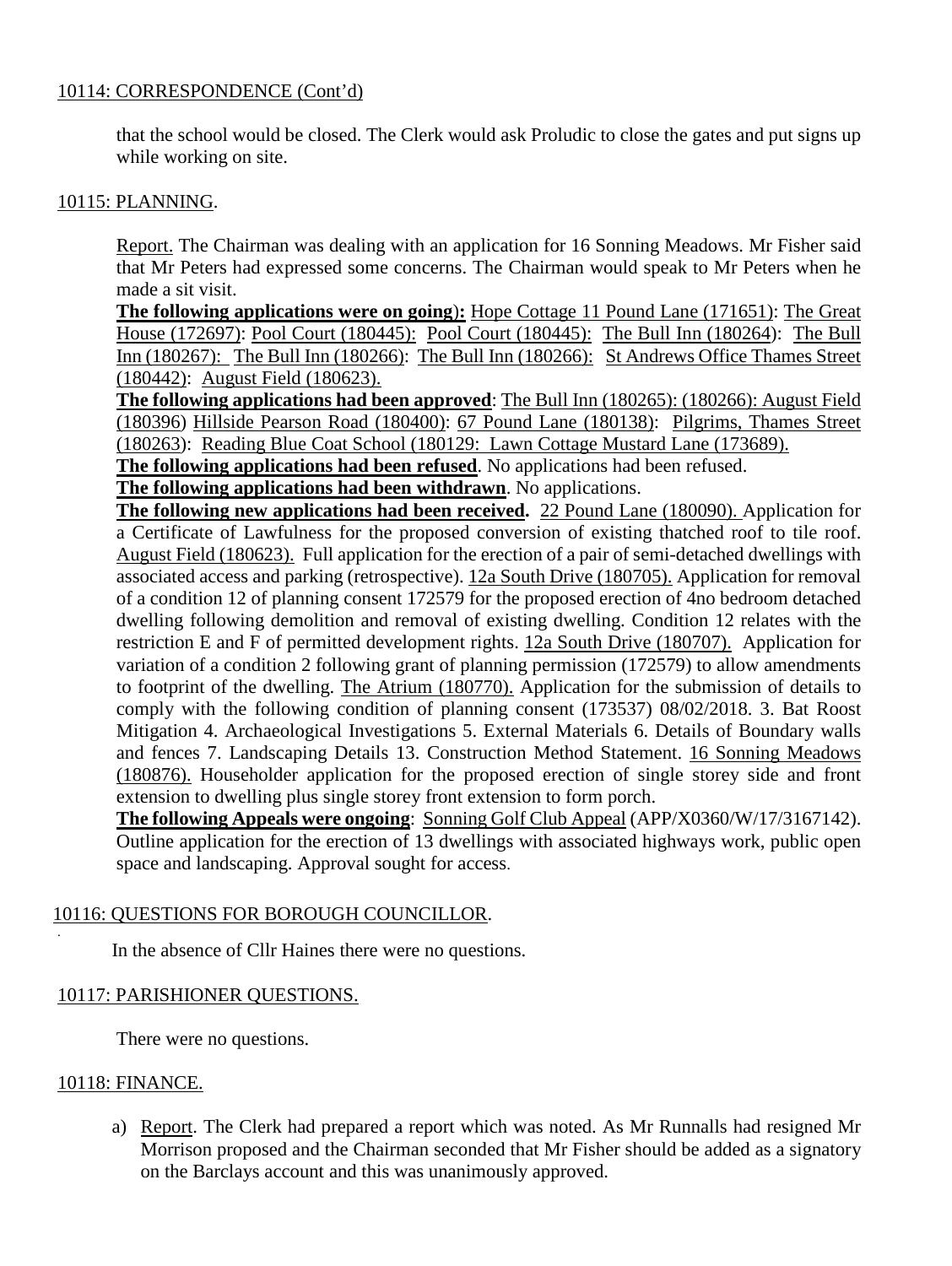#### 10118: FINANCE (Con't).

b) Payment of Accounts. Mr Morrison proposed making the following payments, Mr Fisher seconded and these were approved unanimously.

| Date     | Chq | Name               | Service item         | Gross    | <b>VAT</b> | Net      | Committee               | Sub-Comm.          |
|----------|-----|--------------------|----------------------|----------|------------|----------|-------------------------|--------------------|
| 05/03/18 | 468 | Sonning. Plumbing  | <b>Toilet Repair</b> | 225.00   | 0.00       | 225.00   | <b>SPORTS</b>           | Pavilion           |
| 05/03/18 | 469 | <b>ISS</b>         | Dog Bins             | 156.00   | 26.00      | 130.00   | <b>ENVIRONMENT</b>      | Dog Bins.          |
| 05/03/18 | 471 | Nat. Savings       | SLTC Cont. to        | 3208.99  | 0.00       | 3208.99  | <b>SPORTS</b>           | <b>SLTC Cont.</b>  |
|          |     |                    | Fund                 |          |            |          |                         |                    |
| 05/03/18 | 471 | Nat. Savings       | SPC Cont. to         | 611.24   | 0.00       | 611.24   | <b>SPORTS</b>           | SPC Cont.          |
|          |     |                    | Fund                 |          |            |          |                         |                    |
| 14/03/18 | 472 | Sonning Litter     | Nov, Dec, Jan,       | 600.00   | 0.00       | 600.00   | <b>ENVIRONMENT</b>      | Litter             |
|          |     |                    | Feb                  |          |            |          |                         |                    |
| 14/03/18 | 473 | Delta Force        | Repairs Liguge       | 552.00   | 92.00      | 460.00   | <b>RECREATION</b>       | M'tnce Boundary    |
|          |     |                    | Way                  |          |            |          |                         |                    |
| 14/03/18 | 474 | J Fielder          | Pavilion Keys        | 6.00     | 0.00       | 6.00     | <b>SPORTS</b>           | Pavilion.          |
| 22/03/18 | 475 | <b>Berks Blind</b> | Donation             | 50.00    | 0.00       | 50.00    | <b>DONATIONS</b>        | <b>Berks Blind</b> |
| 22/03/18 | 476 | Age Concern        | Donation             | 200.00   | 0.00       | 200.00   | <b>DONATIONS</b>        | Age Concern        |
| 22/03/18 | 477 | T V Air Amb.       | Donation             | 200.00   | 0.00       | 200.00   | <b>DONATIONS</b>        | TV Air Ambulance   |
| 22/03/18 | 478 | <b>SPCC</b>        | Donation             | 200.00   | 0.00       | 200.00   | <b>DONATIONS</b>        | <b>SPCC</b>        |
| 22/03/18 | 479 | <b>ReadiBus</b>    | Donation             | 150.00   | 0.00       | 150.00   | <b>DONATIONS</b>        | <b>ReadiBus</b>    |
| 22/03/18 | 480 | Sue Ryder          | Donation             | 100.00   | 0.00       | 100.00   | <b>DONATIONS</b>        | Sue Ryder          |
| 22/03/18 | 481 | CAB Wok/ham        | Donation             | 50.00    | 0.00       | 50.00    | <b>DONATIONS</b>        | CAB Wok/ham        |
| 22/03/18 | 482 | Twyford & Dist.    | Donation             | 50.00    | 0.00       | 50.00    | <b>DONATIONS</b>        | Twyford & District |
|          |     | Volunteer          |                      |          |            |          |                         | Volunteers.        |
| 22/03/18 | 483 | Keep Mobile        | Donation             | 50.00    | 0.00       | 50.00    | <b>DONATIONS</b>        | Keep Mobile        |
| 22/03/18 | 484 | Relate             | Donation             | 50.00    | 0.00       | 50.00    | <b>DONATIONS</b>        | Relate             |
| 22/03/18 | 485 | Me2 Club           | Donation             | 50.00    | 0.00       | 50.00    | <b>DONATIONS</b>        | Me2 Club           |
| 28/03/18 | 486 | Mrs L A Bates      | Honorarium           | 2620.00  | 0.00       | 2620.00  | <b>CLERK</b>            | Honorarium         |
| 28/03/18 | 486 | Mrs L A Bates      | Telephone            | 40.00    | 0.00       | 40.00    | <b>ADMIN</b>            | Tel. Stationary    |
| 28/03/18 | 487 | Purco Print        | Newsletters          | 70.00    | 0.00       | 70.00    | <b>ADMIN</b>            | Photocopying       |
| 28/03/18 | 488 | Inland Rev.        | Tax & NIC            | 267.54   | 0.00       | 267.54   | <b>CLERK</b>            | Tax & NIC          |
| 28/03/18 | 489 | <b>SSE</b>         | M'tnce               | 808.33   | 134.72     | 673.61   | <b>HIGH &amp; LIGHT</b> | St. Light M'tnce   |
|          |     |                    | <b>Total</b>         | 10315.10 | 252.72     | 10062.38 |                         |                    |

#### PAYMENT OF ACCOUNTS APRIL '18 (1 TO 31 MARCH)

- c) SPC Contribution to Pavilion Fund. As part of the discussion with Mr Driver about funding the pavilion he had asked if SPC could contribute to the fund. The Chairman said that this should be considered and a decision made at the May meeting.
- d) Donation to Police SID Fund. Mr Fisher said that SPC had said that they would reconsider making a contribution towards this fund. Following discussion Mr Fisher proposed making a donation of £200 if the fund was still active, the Chairman seconded and this was unanimously approved.
- e) New Audit Arrangements. The new Auditors had sent a new deadline for submission of the Annual Return, of 11 June. This was the day before the June meeting where the Return usually was reviewed and approved. Following discussion it was agreed to ask if the deadline could be moved to the 13 June.

#### 10119: GDPR UPDATE

The General Data Protection Regulation (GDPR) would become law on 25 May 2018.

SPC does not hold data involving children and does not generally share information with others apart from internally with Councillors in order to carry out Council business. Permission should be obtained from the individual before any data to be shared with others.

Data should not be retained for longer than necessary.

**Data Protection Officer.** Andrew Moulton has agree to be the DPO for all the parish councils in Wokingham. This would be free of charge but if there was a need there would be charge for any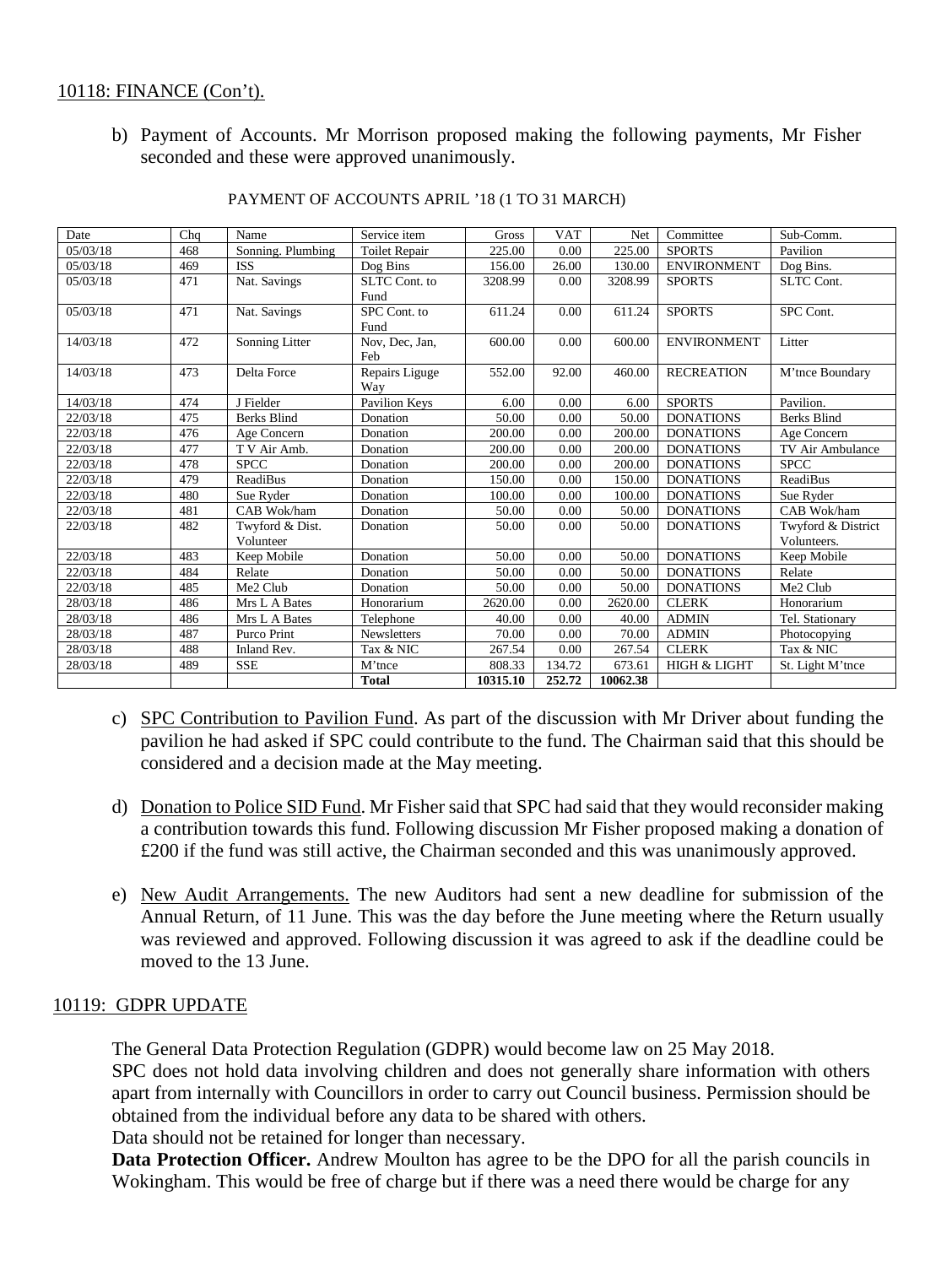# 10119: GDPR UPDATE (Cont'd)

time spent on council business. WBC will be offering training for their councillors and some briefing sessions which will be made available to parishes. Andrew Moulton will be putting this offer in writing to councils but the clerks representatives need to have more discussions with WBC. A number of notices and policies would need to be updated and approved at the May meeting. These included: Privacy Notices and Data Protection Policies

**Data audit**. In the meantime the Clerk would continue with the data audit

## 10120: HIGHWAYS.

School Crossing Patrol. Mr Fisher said that he was chasing WBC about replacing one of the lights on the crossing. He was also continuing to press WBC for a light controlled crossing.

Pound Lane Survey. Mr Fisher had circulated a draft survey form and asked for comments.

Speed Indicator. Mr Fisher said that he had just downloaded the data and initial inspection showed that a vehicle had been logged speeding through the 20mph zone at 60mph at 10.15am on 5 April. Quite a lot of vehicles were travelling at 55mph, although this was mostly at night, some were during the day.

Speed/Lorry Watch. Mr Fisher was still waiting for the results of the police inspection. Mr Green said that he was ready to take part in the Speed/Lorry Watch once the formalities had been completed.

Sonning Lane Parking. There was no update.

Purchase of Speed Indicator. Mr Fisher said that it would cost £100 more for the blue tooth option but this would mean that there would be no need to remove the devise every three weeks, which was a two man job. The final costs for the version with a Smiley Face in green and Angry Face in red and mains powered would cost £2600. Additionally the data collection unit with Bluetooth would cost £350 and installation to the Council's street light, £120. The total would come to 3070 plus VAT. A budget figure of up to £3650 had already been approved at the previous meeting.

#### 10121: RECREATION AND ENVIRONMENT W.G.

- a) Safety Checks. Mr Farnese said that the equipment needed to be tidied up, Mr Fisher and Mr Green would assist him.
- b) Pavilion. There was no update.
- c) Beech Lodge Licence. The Chairman said that he was in favour of keeping the lease to a short term. Mr Fisher said that he understood that they had concerns about spending money on necessary repairs and improvements if they only had a one year Licence and had asked for a ten year Licence. The Chairman said that he would like the Council to be kept informed of any repairs and following discussion it was agreed to a five year Licence.

#### 10122: TECHNICAL SERVICES.

Safety Checks. The Chairman had carried out the safety checks on the Wharf.

Path through Pound. This would be undertaken in the autumn.

Lighting Upgrade. Mr Fisher said that one or two of the new lights still had to be installed. There had been an email from a resident who had concerns about the LED lights. Mr Fisher had received a reply from Mr Wight enclosing WBCs online statement and Public Health England had issued a statement to say they were no a health risk. Mr Fisher said that the light in Liguge Way did not provide enough light to illuminate the Defibrillator and the Beech Lodge electrician would be asked to look at the possibilities of a light on Beech Lodge. It had been reported that the light in